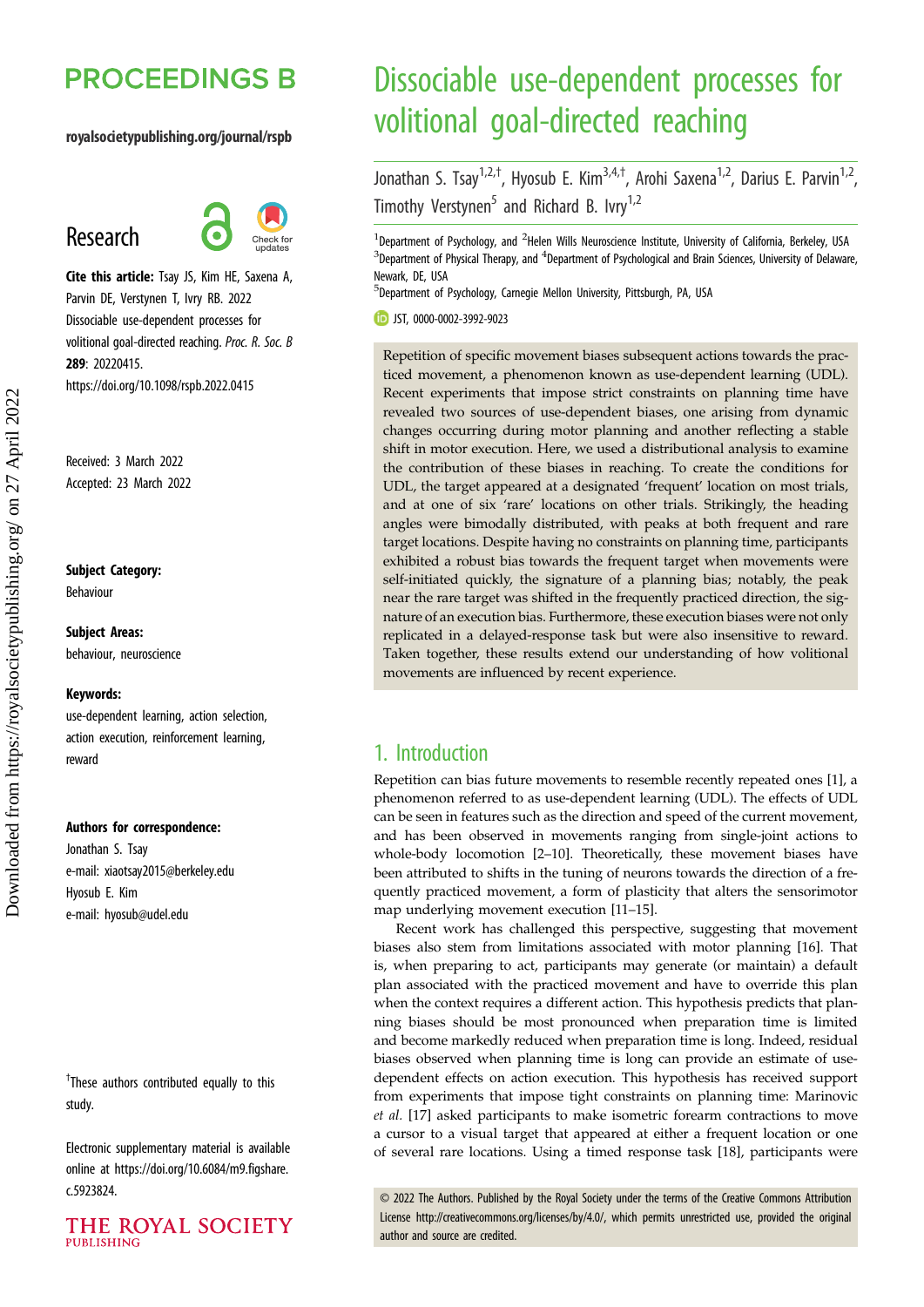provided with either a short (150 ms) or long (500 ms) planning period. Movement biases were large when preparation time was short, and small when preparation time was long, dynamics which suggest the influence of use-dependent biases on motor planning. However, a small bias persisted even in the long preparation condition, an effect that can be viewed as the signature of an execution bias.

In the present study, we set out to further examine the sources of UDL, asking if these dissociable forms of bias would be manifest when action planning and execution occur as the movements are produced without any overt temporal constraints on movement initiation. Under such conditions, volitional movement may be initiated only after the competition between different motor plans is resolved [\[19](#page-7-0)–[22\]](#page-7-0). By this view, only execution-based biases should be observed in an unpressured environment. Alternatively, recent work suggests that movement initiation and preparation may function as two independent processes [[23\]](#page-7-0). By this view, volitional movements could be made prior to the system fully resolving competing motor plans, resulting in both planning and execution biases even in a temporally unpressured context.

To evaluate these hypotheses, participants were instructed to make volitional, self-paced reaching movements to one of seven target locations, without explicit constraints on movement initiation time. To create conditions for UDL, one target appeared on 86.8% of the trials and the other locations on 2.2% of the trials each, a design similar to that used in prior studies of UDL [[24,25](#page-7-0)]. We focused on a distributional analysis of the movement heading angles. Specifically, if both forms of bias are operative, the distributions would be expected to be bimodal: biases associated with motor planning should manifest as a broad distribution of heading angles between the frequent and rare target locations, with larger biases towards the frequent target associated with movements initiated quickly. By contrast, execution biases should manifest as a narrow distribution of heading angles near the rare target location, with the degree of bias insensitive to planning time but instead arising from stable, use-dependent plasticity in the tuning of the sensorimotor map.

While the term 'use-dependent' might suggest a form of Hebbian plasticity where the strength of learning is a function of repetition, evidence from both rodent [[25,26\]](#page-7-0) and human work indicates that reward can enhance UDL [\[27,28](#page-7-0)]. Previous UDL studies in humans, however, have used tasks in which reinforcement was always provided, either in the form of motivational verbal cues [\[1,17\]](#page-7-0) or points to encourage faster movement initiation and/or movement accuracy [\[25](#page-7-0),[27,28\]](#page-7-0). These reinforcers, intended to enhance participants' motivation, may have biased participants to adopt a default motor plan to maximize reward. We eliminated all explicit forms of reinforcement in Experiment 1 and directly test the impact of reward on UDL in Experiment 2.

## 2. Results

#### (a) Experiment 1

Participants performed centre-out reaches, moving to a visual target that appeared at either a frequent location or rarely presented locations. We did not impose any constraint on reaction time (RT), allowing the participants to initiate movements at their own pace. Since individual reaches were composed of straight and curved reaches (electronic supplementary material, figure S4), we extracted the heading angle approximately 40 ms after movement initiation, a time point that should index the participant's initial movement plan prior to any online corrections.

Movement biases towards the repeated location were evident in the reaches made to the probe locations, with the mean heading angle shifted towards the location of the frequent target ([figure 1](#page-2-0)b). Averaging across participants and target direction (relative to the frequently repeated location), the size of the bias ranged from an average of 7.6° for the probe closest to the frequent target to 28.2° for the most distant probe location (main effect of probe distance:  $\chi_{(1)}$  = 7909.3,  $\chi_{(1)}$  = 7909.3, p < 0.001,  $\eta^2$  = 0.5,  $\chi_{(1)}$  = 7909.3,  $p < 0.001$ ,  $\eta^2 = 0.5$ ). Biases were negligible at the frequent target location  $(1.5 \pm 0.7)$ . When tested against the null, no-bias hypothesis, the biases for all of the probe locations were significant (30°: 7.6 ± 2.1;  $t_9 = 3.7$ ,<br>  $p = 0.005$ ,  $d = 1.2$ ; 60°: 19.9 ± 4.2;  $t_9 = 4.8$ ,  $p < 0.001$ , 60°: 19.9  $\pm$  4.2;  $t_9 = 4.8, p < 0.001$ ,  $d = 1.5$ ; 90°: 28.2  $\pm$  6.7;  $t_9 = 4.2$ ,  $p = 0.002$ ,  $d = 1.3$ ). Moreover, the magnitude of the bias increased with probe distance (Bonferroni corrected for three comparisons: 30° versus 60°:  $12.3 \pm 2.7$ ;  $t_9 = 5.2$ ,  $p = 0.002$ ,  $d = 1.6$ ; 60° versus 90°: 8.2  $\pm$  4.3;  $t_9 = 2.2$ ,  $p = 0.15$ ,  $d = 0.7$ ; 30° versus 90°: 20.5  $\pm$  5.7;  $t_9 = 4.2$ ,  $p = 0.006$ ,  $d = 1.3$ ).

We evaluated whether these biases reflected an overall shift in the heading angle distribution, a mixture of reaches to the frequent and rare target locations or a combination of these factors. We reasoned that use-dependent changes in tuning profiles should produce an overall shift in the distribution, whereas a mixture of two types of movements would manifest as a bimodal distribution of heading angles. As seen in both the group (figure  $1c$ ) and individual data (electronic supplementary material, figure S5, top), the data for all probe distances were bimodal (likelihood ratio test of bimodal versus unimodal, probe distance 30°, 60°, 90°: all  $p < 0.001$ ; probe distance 0° is unimodal:  $p = 0.08$ ). There was one peak at the probe location and a second peak near the frequent target location, similar to the results reported in a UDL study involving eye movements [[24\]](#page-7-0). In addition, the distributions included a wide range of intermediate heading angles. As such, the distribution of heading angles exhibited signatures of a dynamic competition between preparatory processes required for reaching the target location yet are biased by the expectation that the target will appear at the frequent location. The intermediate reaches could reflect a plan to reach close enough so that a curved reach path due to a rapid online correction could hit the target [[29](#page-8-0)]. The intermediate angles could also arise from an integration of two distinct plans, or alternatively, an initial default plan to the frequent location that was redirected towards the actual target through an internal transformation, such as mental rotation [[30,31\]](#page-8-0). Regardless of the exact mechanism, these data are consistent with the view that action preparation and initiation operate with some degree of independence [\[23](#page-7-0)], with participants sometimes initiating movement prior to the full completion of planning (see electronic supplementary material, Discussion: Mechanistic accounts of motor planning biases).

We next examined the relationship between heading angle and RT. Given the bimodal nature of the heading distributions, we reasoned that faster RTs would be associated with (incorrect) movements towards the frequent target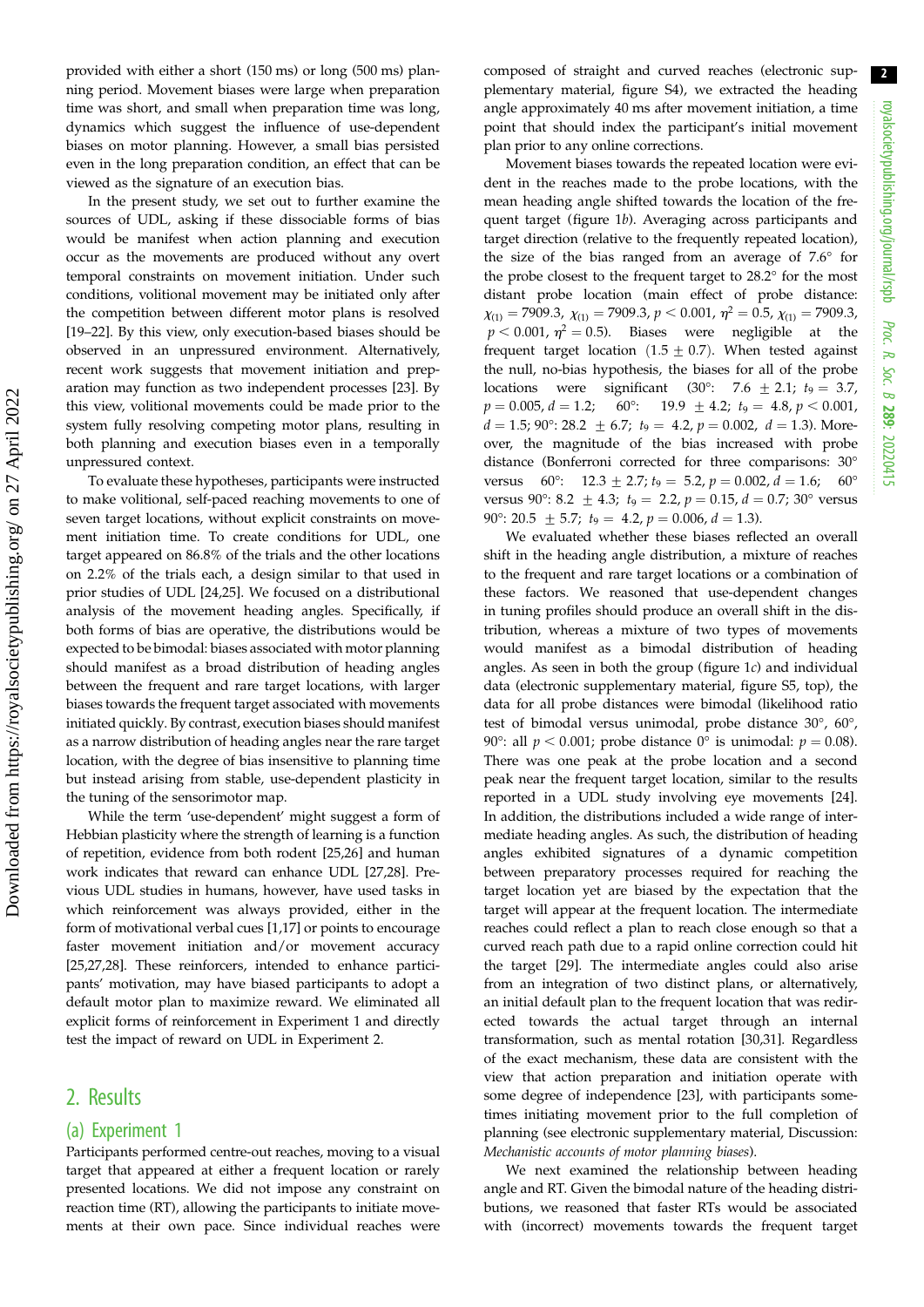3

<span id="page-2-0"></span>

Figure 1. Hasty reaches elicited greater movement biases in Experiment 1. (a) Reaching set-up showing locations of frequent and rare probe targets. Only one of seven targets (filled blue circle) was visible on each trial. (b) Average inward biases increased as a function of probe distance (solid line). By contrast, the peak of the Gaussian estimated from the distribution near the probe location saturated for larger probe distances (dashed line). (c) Distribution of heading angles for each of the probe distances. Dashed line denotes the location of the frequently presented context target, and 0 on the x-axis denotes the location of the probe target. The means obtained from the mixture of Gaussians model are provided. (d) Bias as a function of a RT for a representative participant. Dots indicate individual reaches with the thin line showing the best-fitting regression line. R denotes Pearson correlation; \*\*\* =  $p < 0.001$ . (e) Group-level analysis of bias as a function of RT. For each individual, RTs were binned into quintiles and mean bias was calculated for each quintile. These data were then averaged across the group. Error bars denote SEM. (Online version in colour.)

location, whereas slower RTs would be associated with (correct) movements towards the rare target. Consistent with this planning time hypothesis, we observed a strong negative relationship between heading angle (bias) and RT. As shown in the data from one representative participant (figure 1d), inward biases towards the frequent target were much larger when RT was fast compared to when RT was slow; indeed, there was a cluster of reaches to the frequent target location for the fastest RTs and a cluster of reaches to the rare probe target location for the slowest RTs.

This negative correlation was observed in the individual data for nine of the 10 participants (electronic supplementary material, figure S6) and at the group level for all of the probe distances (bias versus RT slope,  $30^{\circ}$ :  $-55.3 \pm 3.1$ ;  $t_{7191} = -17.8, p < 0.001;$   $60^{\circ}$ :  $-99.1 \pm 2.9; t_{7191} = -34.1,$  $p < 0.001;$  90°:  $-136.7 \pm 2.5; t_{7191} = -5.7, p < 0.001$ ). By

contrast, this correlation was not observed for probe trials in which the target appeared at the frequent target location (0°: 1.2  $\pm$  1.3;  $t_{6965}$  = 0.9, p = 0.35). To visualize this effect, the RT data were segmented into five evenly sized bins (quintiles), with the bias data for each quintile averaged across participants (figure 1e). To examine how probe distance impacts the bias–RT relationship, we opted to normalized the bias data within each probe distance to mitigate any spurious differences across these conditions (i.e. the range of inward biases inherently differ with probe distance): we did not find a significant difference in the rates at which biases were attenuated across different probe distances (electronic supplementary material, figure S7, bias × RT interaction:  $\chi_{(1)} = 3.1, p = 0.21, \eta^2 = 0.0$ .

These findings motivated us to re-examine the data from the Verstynen & Sabes [[25\]](#page-7-0) study given that this paper is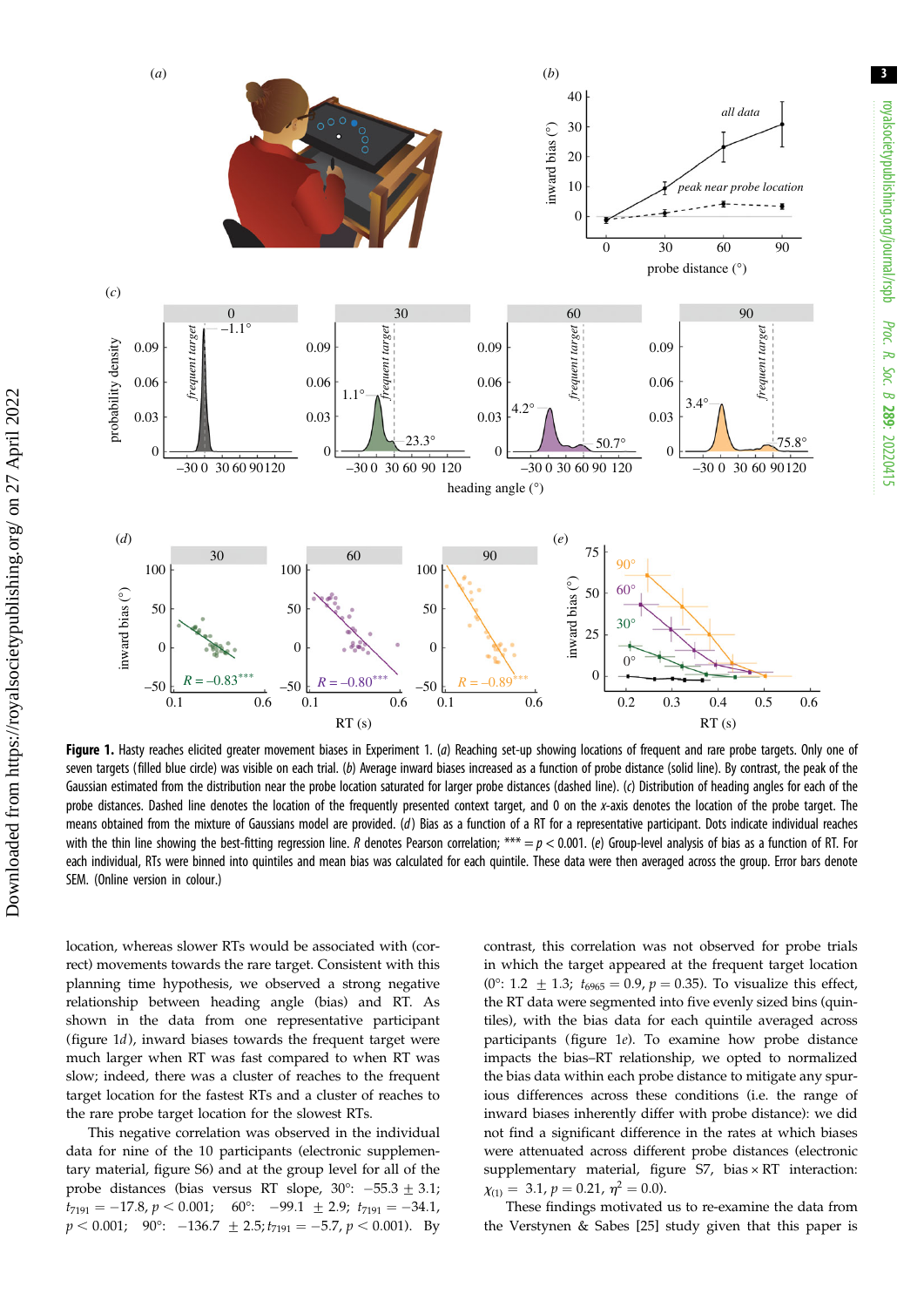frequently cited as an example of use-dependent effects on movement execution (despite the authors themselves being agnostic about whether biases arise from motor execution or planning). Consistent with the results of the current experiment, the heading angles in their data were broadly distributed and showed two peaks, one near the rare target location and the other near the frequent target locations (see electronic supplementary material, result I; figures S1 and S2). Moreover, their data also showed a strong association between the bias and RT, with faster RTs associated with greater biases and slower RTs associated with smaller biases. These three signatures—bimodality, broad range of heading angles and the negative correlation between RT and bias—reveal a strong contribution of planning-based UDL in the Verstynen & Sabes data.

By employing a single repeated target location and relatively rare probe targets in Experiment 1, we may have artificially encouraged a planning-based bias. It would be reasonable for participants under such conditions to prepare (or maintain across trials) a default movement plan for a reach to the frequent target location rather than re-establish a new movement plan on every trial. Moreover, although we did not provide an extrinsic reward (e.g. points or a positive tone) to reinforce movements to the frequent target location, the visual feedback may have elicited intrinsic reinforcement based on whether or not the cursor intersected the target [\[32](#page-8-0)–[34\]](#page-8-0). This feedback might have disproportionately reinforced the plan associated with the frequent target. These concerns led us to conduct a supplemental experiment in which participants were assigned to one of three groups that differed in terms of the distribution of the frequent target location: fixed frequent target location (as in Experiment 1, s.d. =  $0^{\circ}$ ), or from a normal distribution with a standard deviation of either 7.5° or 15°. We also removed all visual feedback to minimize any effect of intrinsic reward. We again observed bimodality in the heading angle data, especially for the larger probe distances, and a strong modulatory effect of RT on bias (electronic supplementary material, result II; figure S3).

Overall, the results of Experiment 1, our re-analysis of Verstynen & Sabes, and the supplemental experiment indicate that a large component of use-dependent biases originate from limitations in action planning. Nonetheless, there may also be a bias component associated with subtle changes in motor execution. To examine this hypothesis, we reasoned that the peak of the Gaussian centred around the rare locations could provide a rough estimate of an execution bias, under the assumption that this inferred distribution is composed of reaches directed (planned) towards the actual target. Indeed, these peaks were shifted in the direction of the frequent target location for each of the three probe distances in Experiment 1 (95% bootstrapped confidence interval from 10 000 samples is greater than 0°, the rare target location: 30°: [0.1°, 2.3°], 60°: [3.2°, 5.1°], 90°: [2.5°, 4.2°]). A similar pattern was found in our supplemental experiment and our re-analysis of Verstynen & Sabes. Together, these results are consistent with the hypothesis that repeated movements result in a small execution bias. However, this bias could also reflect residual planning-related activity; that is, the peak near the probe location may be contaminated by the inclusion of some reaches that involved the blending of movement plans or transformation of a default plan, one that is just approaching the actual target location.

This ambiguity motivated us to modify the experimental task in Experiment 2 to provide a more direct assessment of execution-based UDL.

#### (b) Experiment 2

The results of Experiment 1, our re-analysis of Verstynen & Sabes [[25\]](#page-7-0), and the supplemental experiment all point to the presence of two sources of bias, one associated with motor planning and a second associated with motor execution (see [[17\]](#page-7-0)). The distribution of heading angles observed in these reaching tasks is similar to that observed in prior studies involving either isometric forearm movements [\[17](#page-7-0)] or eye movements [\[24](#page-7-0)]. Interestingly, this similarity holds even though planning time was experimentally manipulated in the forearm and eye movement studies, whereas in our study, there were no explicit constraints imposed on RT. However, our participants may operate under a self-imposed urgency signal [\[35](#page-8-0),[36\]](#page-8-0), one primed by the experimental instructions to 'reach as quickly and accurately as possible' (i.e. constraints on movement time) or a desire to complete the experiment as fast as possible.

Our analysis of the execution component was indirect, inferred by the peak of the Gaussian around the probe location in the mixture of Gaussians model. As a more direct test, we used a delayed-response task in Experiment 2, imposing a 500 ms delay between the presentation of the target location and imperative signal [[17,24\]](#page-7-0). We reasoned that the additional preparation time would allow participants to complete planning processes in advance of the imperative and thus allow us to estimate use-dependent biases in movement execution with minimal contamination from use-dependent biases in motor planning.

We also used Experiment 2 to examine the influence of reward on execution-based UDL, comparing the performance of a group who received binary, rewarding feedback following accurate movements to the frequent target (Reward group) to a group who received no feedback (No Reward group). Importantly, unlike most studies that include some form of extrinsic reward to incentivize task success [[17,24,25](#page-7-0)], the No Reward group represents a 'pure' usedependent condition as they never received any type of reinforcement (similar to: [\[24](#page-7-0)]), including any potential intrinsic reward from seeing a cursor hit the target [\[24](#page-7-0)[,32](#page-8-0),[37\]](#page-8-0).

We first asked whether biases persist when planning time is extended. The distributional analysis showed a marked difference from that observed in Experiment 1. The distribution of heading angles for all probe distances (in both groups) was tightly clustered around the rare target location, with minimal heading angles in the direction of the frequent target location [\(figure 2](#page-4-0)a). Indeed, the distributions were all best described as unimodal (likelihood ratio test of bimodal versus unimodal, all probe distances:  $p = 1$ ), with a single peak near the location at which the probe target appeared. Although the delay yielded unimodal distributions, the peaks of the distributions were not centred at the probe locations but instead consistently shifted in the direction of the frequent target location (95% bootstrapped confidence interval from 10 000 samples: 30°: [3.0°, 3.7°], 60°: [3.3°, 3.9°], 90°: [2.5°, 3.2°]).

This persistent, albeit small, bias towards the frequent target for all probe distances was corroborated by a series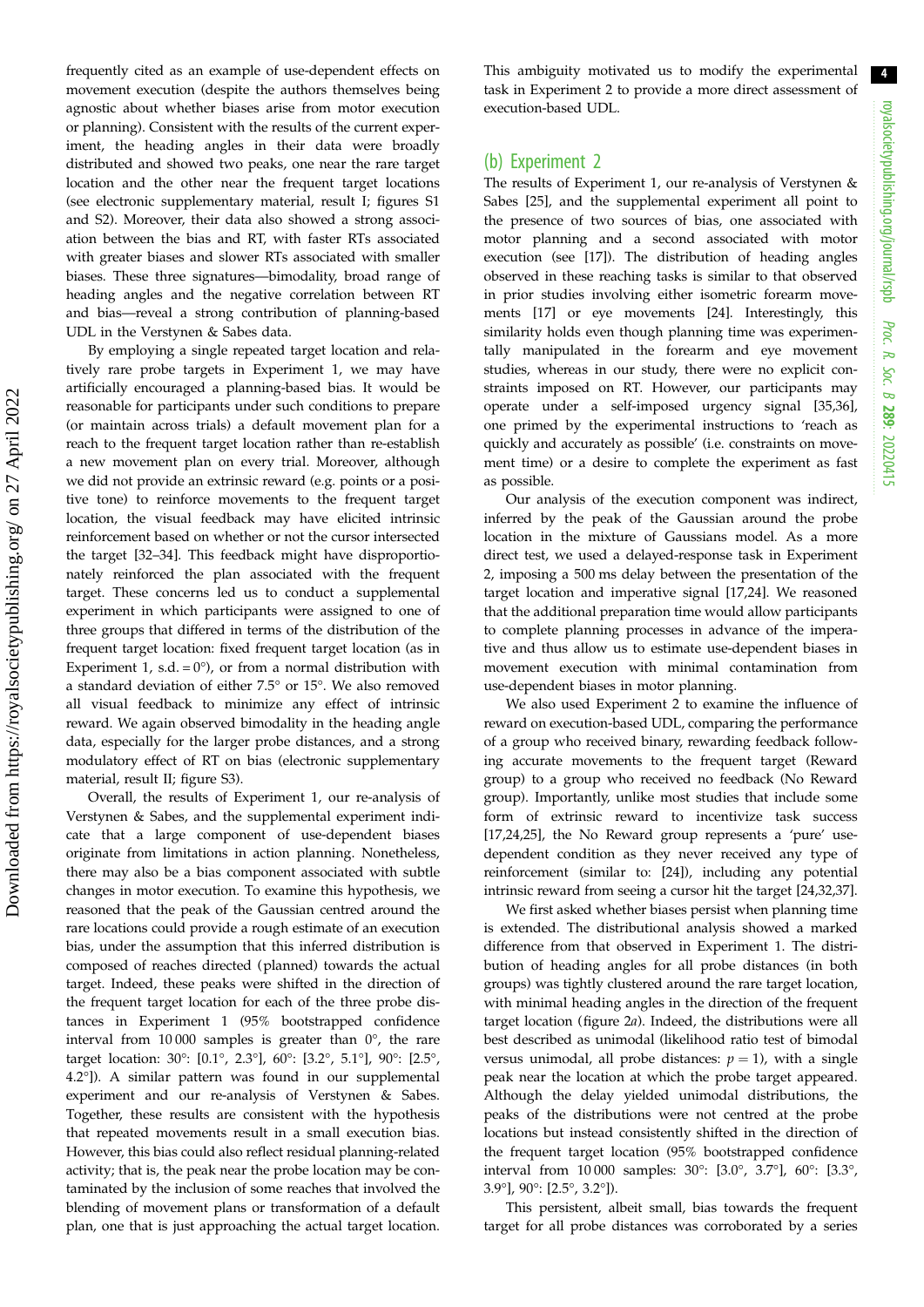5

<span id="page-4-0"></span>

Figure 2. Use-dependent motor execution biases were small and not modulated by reward in Experiment 2. (a) Distribution of heading angles for each of the probe distances. Dashed line denotes the location of the frequently presented context target, and 0 on the x-axis denotes the location of the probe target. The means obtained from the mixture of Gaussian model are provided. (b) Group-level quintile analysis of bias versus RT. Reward and No Reward groups were combined in this panel since neither RTs nor movement biases varied with reward feedback. Error bars denote SEM. (c) Average inward biases were modest for both Reward and No Reward groups. (Online version in colour.)

of post hoc *t*-tests (30°: 3.3  $\pm$  0.4;  $t_{31} = 8.6, p < 0.001$ ,<br> $d = 1.5$ : 60°: 3.5 + 0.6;  $t_{31} = 6.2, p = 0.001$ ,  $d = 1.1$ : 90°:  $d = 1.5$ ; 60°: 3.5  $\pm$  0.6;  $t_{31} = 6.2$ ,  $p = 0.001$ ,  $d = 1.1$ ; 90°:<br>2.8  $\pm$  0.6;  $t_{31} = 5.2$ ,  $p < 0.001$ ,  $d = 0.9$ ). The bias was 2.8  $\pm$  0.6;  $t_{31} = 5.2$ ,  $p < 0.001$ ,  $d = 0.9$ ). not present for reaches to the frequent target location (0°:  $-0.4 \pm 0.6$ ;  $t_{31} = -0.4$ ,  $p = 0.72$ ,  $d = 0.1$ ). Moreover, the magnitude of the bias did not scale with probe distance (Bonferroni corrected for three comparisons: 30° versus 60°: 0.2  $\pm$  0.5;  $t_{31} = 0.5$ ,  $p = 1$ ,  $d = 0.1$ ; 60° versus 90°:<br>0.7  $\pm$  0.4;  $t_{31} = 1.6$ ,  $p = 0.33$ ,  $d = 0.3$ ; 30° versus 90°:  $0.7 \pm 0.4$ ;  $t_{31} = 1.6$ ,  $p = 0.33$ ,  $d = 0.3$ ;  $0.5 \pm 0.5$ ;  $t_{31} = 0.9$ ,  $p = 1$ ,  $d = 0.2$ ) and was not (negatively) correlated with RT for any of the probe distances (figure 2b) (RT versus bias slope, 30°: 4.2  $\pm$  1.1;  $t_{24726} = 3.7$ ,  $p < 0.001$ ; 60°: 1.6  $\pm$  1.3,  $t_{24723} = 1.2$ ,  $p = 0.24$ ; 90°:  $-1.6 \pm 0.9$ ,  $t_{24723} =$  $-1.7$ ,  $p = 0.09$ ). Curiously, there was a small positive correlation for probe distance 30°, with the bias slightly larger on trials with longer RTs (figure 2b). While the cause of the positive slope is unclear, the effect was modest (4.2°/s) in comparison to values observed in Experiment 1 and Verstynen & Sabes data (range between −55.3°/s and −244.5°/s).

We next examined the influence of reward on the small biases observed across probe targets. To evaluate if the reward manipulation was effective, we compared movement accuracy between the two groups for reaches to the frequent target (the only location eligible for reward in the Reward group). As shown in the cumulative distribution functions (electronic supplementary material, figure S9), participants in the Reward group were more accurate than those in the No Reward group ( $t_{30} = 3.2$ ,  $p = 0.003$ ,  $d = 1.1$ ), confirming that our reward manipulation had an appreciable effect on behaviour. Importantly, the reward manipulation had no effect on execution biases (figure 2c) (absent main effect of reward:  $0.1 \pm 0.9$ ;  $\chi_{(1)} = 0$ ,  $p = 0.92$ ,  $\eta^2 = 0.02$ ; absent reward × probe distance interaction:  $\chi_{(1)} = 4.3$ ,  $p = 0.12$ ,  $\eta^2 = 0$ ).

Taken together, the results of Experiment 2 highlight three points: first, the large biases observed in Experiment 1 were minimized by the introduction of a short delay period between the presentation of the target and the imperative signal, similar to what has been observed in experiments using a timed RT task in which preparation time is extended [[17,24\]](#page-7-0). This attenuation reinforces the idea that the main source of bias in Experiment 1 arose from limitations in movement planning. Second, the small bias observed in Experiment 2 has the expected signatures of a use-dependent change in the sensorimotor mapping underlying movement execution, namely that the effect is temporally stable and invariant with respect to RT. Third, this stable bias was not modulated by the presence of reward. One interpretation of this null result is that execution-based UDL operates independently of processes involved in reinforcement learning. Alternatively, the null result might reflect a ceiling effect: the magnitude of the bias did not scale with probe distance, suggesting that there may be an upper bound on the degree of short-term plasticity in this form of UDL, one that is not elevated by reward.

### 3. Discussion

UDL refers to the phenomenon in which movements are biased to resemble recently repeated movements. This term was initially introduced to capture an implicit form of plasticity in which repetition shifts the tuning of the sensorimotor map in the direction of a frequently practiced movement [[1](#page-7-0),[3](#page-7-0)]. However, subsequent work has led to a broadening of the term to include biases from processes associated with motor planning [\[17,24](#page-7-0)]. These planning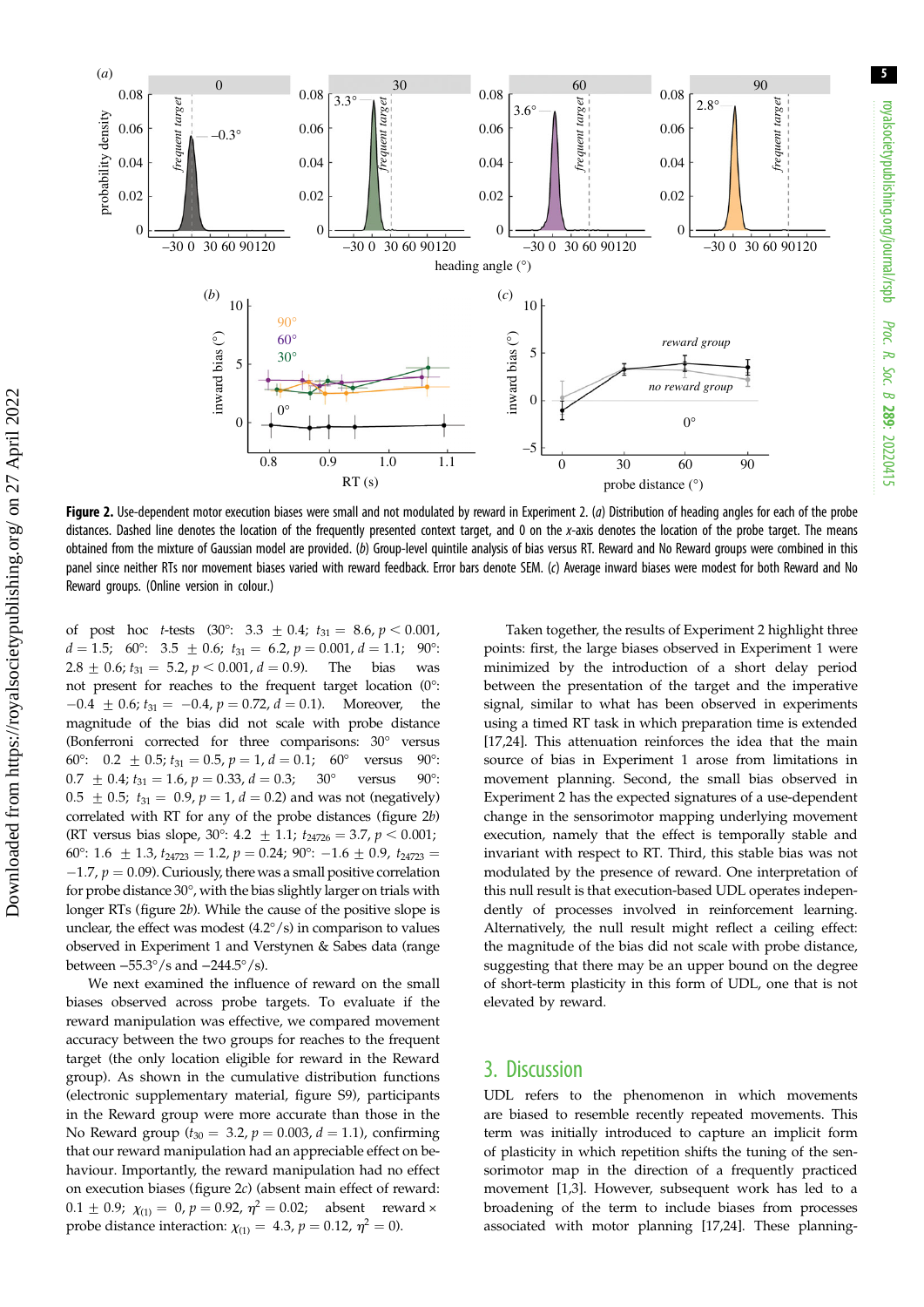related biases are especially pronounced under conditions in which planning time is limited [[29\]](#page-8-0).

In the present study, we further explored the contribution of planning—and execution-based UDL, employing a simple reaching task in which participants were free to initiate each movement of their own volition. We observed distinct signatures of planning and execution biases. In Experiment 1, planning-related bias was inferred from the distribution of heading angles and the relationship between heading angle and RT. When cued to reach to a rare probe target, the distributions were frequently bimodal, with a large peak near the actual target location and a smaller peak near the frequent target location. Thus, the mean bias scaled with the distance between the probe location and the frequent target location. Moreover, in all conditions, the distributions were broad, encompassing initial heading angles that spanned the range between the frequent target location and the actual target location. Strikingly the magnitude of the bias was strongly correlated with RT, with the largest bias observed for the shortest RTs (see electronic supplementary material, Discussion: Mechanistic accounts of motor planning biases).

By contrast, execution-based bias was inferred from the peak of the heading angle distributions for reaches to the probe locations. This peak was shifted slightly in the direction of the frequent target location and did not scale with probe distance. Importantly, our estimate of the magnitude of this bias was comparable in a delayed-response task (Experiment 2), a manipulation introduced to minimize the contribution of planning-related bias. Unlike planning-related bias, execution-based UDL did not vary with RT in Experiment 2.

This two-process account of UDL is consistent with previous work, including studies using isometric forearm movements [\[17](#page-7-0)] and saccadic eye movements [\[24](#page-7-0)]. In previous work, the planning-based component manifested in conditions in which the experimental instructions were designed to limit planning time [[17,24](#page-7-0)] or reward was based in part on fast RTs [\[25\]](#page-7-0). As shown in the present work, these experimental manipulations are not required. However, we also recognize that the participants in Experiment 1 (and the electronic supplementary experiment) may have operated under a self-imposed deadline (e.g. to complete the experiment quickly) or have been biased to initiate each movement quickly given the instructions that emphasize fast movement speed. Intermediate reaches could reflect either an 'optimal' plan to reach close enough so that a curved reach path due to a rapid online correction could hit the target [\[29\]](#page-8-0), an integration of two distinct plans (i.e. response substitution) [\[38](#page-8-0)], or alternatively, an initial default plan to the frequent location that was redirected towards the actual target through an internal transformation, such as mental rotation [[30,31\]](#page-8-0).

Execution-based UDL has been attributed to subtle changes in the tuning of the sensorimotor map as a function of repetition. While we cannot definitively rule out whether our estimate of this bias includes some residual attraction in planning space, the absence of any dependency on RT suggests that this form of bias reflects a stable form of plasticity. Interestingly, our estimate of the magnitude of this bias based on the distributional analyses presented in the current paper is similar to those observed in previous studies (electronic supplementary material, figure S10), despite the variety of effectors and tasks employed. The fact that this form of learning does not scale with probe distance (at least within the range of probe distances tested here) is puzzling.

It may be that this form of UDL is based on a Hebbian-like mechanism [[25\]](#page-7-0) involving the potentiation of locally tuned units with broad basis functions [\[39](#page-8-0)], one that rapidly saturates, and only decreases when absolute probe distances go beyond 90° [\[17,24,](#page-7-0)[39\]](#page-8-0). We note that saturation is also observed in implicit, error-based learning (i.e. sensorimotor adaptation) [[40](#page-8-0)–[47](#page-8-0)], although the magnitude in retuning based on error is considerably greater than that obtained from repetition.

The absence of an effect of reward on execution-based UDL is surprising given that signals related to reward enhance plasticity effects in the motor cortex [\[48](#page-8-0)–[50](#page-8-0)]. For example, the change in bias of a movement elicited by suprathreshold TMS toward the direction of a recently practiced movement is enhanced by a dose of levodopa [\[51](#page-8-0)]. Given that there is no planning of these TMS-elicited movements, the bias presumably comes about from transient changes in neural tuning and these changes are boosted by the levodopa. This raises the question of why TMS-induced biases may be boosted by reward whereas biases from the active movement in Experiment 2 are not. As corticospinal neurons that are sensitive to dopamine have been shown to have a higher resting potential [[52,53\]](#page-8-0), we speculate that the widespread and highly synchronized discharge of neurons induced by the TMS pulse may disproportionately activate these reward-sensitive neurons. By contrast, active movements likely entail the recruitment of a broader range of neurons relevant for the planned action, diluting the putative effect of reward [\[54](#page-8-0)].

While our results suggest that reward does not modulate residual UDL biases in action execution, it is well established that reward modulates biases associated with action planning [[55](#page-8-0)–[57](#page-8-0)]. Mechanistically, reinforcement is thought to enhance movement preparation and vigour towards a reinforced location (i.e. the frequent target). That is, the weight given to the movement plan towards a reinforced target increases with the amount of reward and thus more time is required to overcome this bias when the target appears at a rare location. This last point is relevant when considering the contribution of UDL to skill acquisition. While the benefits of extended practice have been attributed to long-term re-organization in primary motor cortex [[58\]](#page-8-0), practice-related changes surely impact upstream premotor and sensory areas. Similar to the results of the current study, the benefits of long-term practice may reflect flexible processes involved in motor planning as well as small use-dependent changes associated with motor execution [\[59,60](#page-8-0)].

## 4. Methods

#### (a) Participants

A total of 42 participants (mean age =  $20 \pm 2.2$  years) were recruited for two experiments. The sample sizes were based on similar reaching studies assessing UDL (Marinovic et al. [\[17](#page-7-0)]; Verstynen & Sabes [\[25\]](#page-7-0)). All participants were right-handed as verified with the Edinburgh Handedness Inventory [\[61\]](#page-8-0) and received course credit or financial compensation for their participation. The experimental protocol was approved by the Institutional Review Board at the University of California, Berkeley.

#### (b) Reaching task

The participant was seated at a custom-made table that housed a horizontally mounted LCD screen (53.2 cm by 30 cm, ASUS),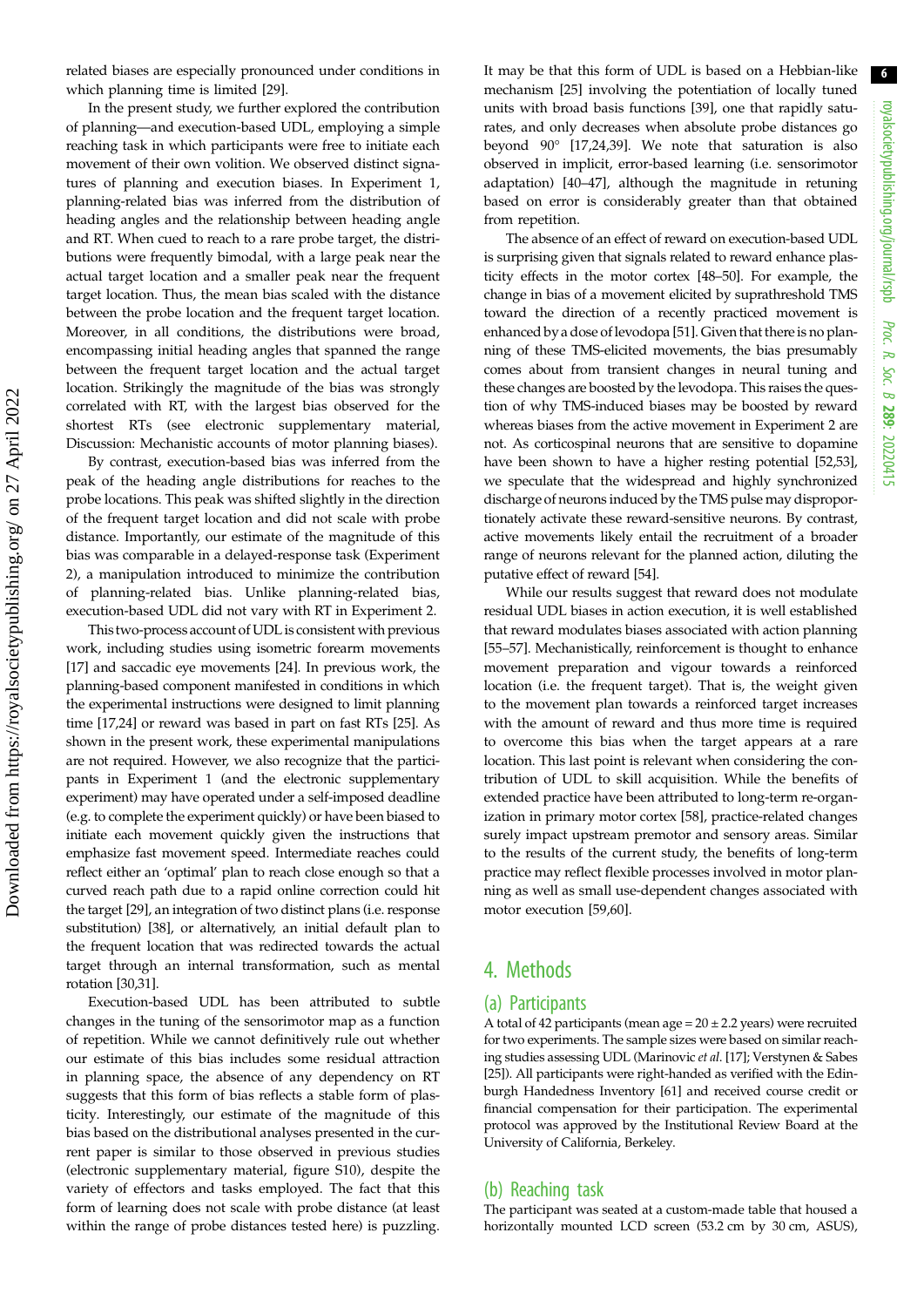positioned 27 cm above a digitizing tablet (49.3 cm by 32.7 cm, Intuos 4XL; Wacom, Vancouver, WA) [\(figure 1](#page-2-0)a). Stimuli were projected onto the LCD screen. The experimental software was custom written in Matlab using the Psychtoolbox extensions [[62](#page-8-0)].

Participants made centre-out reaching movements, sliding a modified air hockey paddle containing an embedded digitizing stylus across the tablet. The tablet recorded the position of the stylus at 200 Hz. Vision of the hand was blocked by the monitor, and the lights in the room were turned off to block peripheral vision of the arm.

At the beginning of each trial, participants moved their right hand to position the digitizing pen within a 'start' circle (0.6 cm diameter open white circle in the centre of the LCD screen). To assist the participant in finding this starting position, a white feedback cursor (0.5 cm diameter) appeared when the hand was within 2 cm of the start circle. The position of the cursor was aligned with the digitizing pen. Once the pen remained within the start circle for 500 ms, the target appeared (blue circle, 1 cm diameter). The radial position of the target was always 10 cm from the start circle. In terms of angular position, the target could appear at one of seven locations, 0°, 30°, 60°, 90°, 120°, 150° and 330° [\(figure 1](#page-2-0)a).

Participants were instructed to reach towards the target, making the movement in a smooth, rapid manner. To discourage online corrections, participants were told to slice through the target rather than attempt to stop at the target. A trial ended when the reach amplitude exceeded 10 cm or when the movement time exceeded 400 ms. Cursor feedback was presented throughout the first 10 cm of the movement trajectory and then remained visible at the target radius for 50 ms before turning off.

#### (c) Experiment 1

Ten participants were tested in Experiment 1. To create the conditions for UDL, the target appeared at one location with a much higher probability than at the other six locations (86.8% versus 2.2% for each of the other six locations). For half of the participants, the frequent target location was 60°; for the other half of the participants, the frequent target location was at 150°.

Each participant completed two baseline blocks and eight test blocks. In the first baseline block, the target appeared 10 times at each of the seven locations. Cursor feedback was presented during the reach. The second baseline block consisted of another 10 reaches to the seven target locations, but no feedback was presented during the reach (or at the endpoint), allowing an estimate of each participant's idiosyncratic biases.

The main experiment consisted of eight test blocks of 90 trials each. Following the design of Verstynen & Sabes [[25](#page-7-0)], each block started with 10 reaches to a target appearing at the high probability location to clearly establish this as the frequent target. This was followed by 80 more trials. Of these, the target appeared at the frequent location on 66 trials and feedback was provided during the reach. For the other 14 trials, the target appeared at one of the seven locations (including the frequent location) and the reaches were made without feedback. We did not provide feedback on these 14 probe trials to ensure that the participant was unaware of his or her bias. The order of the last 80 trials in each block was pseudorandomized, such that there was one probe trial every seven reaches.

The instructions emphasized that the reaches should be made quickly and in one smooth motion, attempting to intersect the target. To discourage movement speeds that might allow for online corrections, the message 'too slow' was played over the computer speaker when movement time was greater than 400 ms. The error message, 'too fast' was played over the computer speaker if the participant initiated the within 70 ms of target

onset, a criterion set to eliminate anticipatory movements. Unlike previous studies of UDL, we did not place any restrictions on RT [[17,23,24](#page-7-0)] or incentivize fast RTs with extrinsic reward (i.e. more points for faster RTs) [\[25\]](#page-7-0); the participants initiated the movements at their own pace.

#### (d) Experiment 2

The general procedure was the same as in Experiment 1, with three exceptions. First, we modified the session structure in Experiment 2. The experiment began with the same two baseline blocks, one with online cursor feedback (70 trials) and one with no feedback (70 trials). This was followed by six test blocks of 134 trials. Within each test block, there were 113 reaches to the frequent target with potential reward feedback (see below) provided and 21 reaches to all seven locations with no feedback provided (three trials/target, probe trials).

Second, we imposed a 500 ms delay between target appearance and an imperative cue, a tone played over the computer loudspeaker. By providing a 500 ms interval to prepare the movement, we sought to reduce or eliminate temporal constraint (either experimenter- or participant-imposed) on action planning.

Third, we eliminated the online cursor feedback (other than during the first baseline block) so that we could examine the impact of reward on movement biases. Participants were randomly assigned to one of the two groups  $(n = 16/$ group), a Reward group and a No Reward group. For the Reward group, reaches to the frequent target were rewarded when the hand angle at the target amplitude was within  $\pm$  5.7° of the target. On these trials, the target turned green, doubled in size (to 2 cm in diameter), and a pleasant 'ding' was played. If the hand angle was greater than  $\pm$  5.7° of the frequent target, no visual or auditory feedback was provided. For the No Reward group, no feedback was provided on any of the reaches.

#### (e) Data analysis

Hand angle was defined as the angle between a line from the start position to the target and a line from the start position to the hand position, measured at 40 ms after movement onset (corresponding to a movement distance of  $2.4 \pm 0.1$  cm; roughly  $25\%$ to the target distance). By taking the hand angle at 40 ms, we should eliminate any contamination from online corrections.

We considered two types of bias. First there is the bias to reach to a given target independent of the effects of the experimental manipulation. For each target location, we determined the participant's baseline bias as the mean angular deviation during the baseline no-feedback block. This value should reflect any bias associated with regression to the mean (i.e. reaches to the centre of the workspace) rather than biases due to repeated reaches to a frequently presented target. This value was thus subtracted from each reach to the corresponding target (both frequent and rare targets) in the training block. Second, to calculate use-dependent bias, the frequent target (60° or 150°) was reset to 0° and the other six targets were defined with respect to the frequent target (±30°, 60° or 90°). The sign of the biases was flipped, such that positive values corresponded to biases towards the frequent target (i.e. inward bias) and negative values corresponded to biases away from the frequent target.

These biases were evaluated using a linear mixed effect model (R: lmer function) with RT and probe target distance as fixed (interacting) factors and participant as a random factor [[63](#page-8-0)]. Satterthwaite's degrees of freedom was also provided [\[64\]](#page-8-0). Post hoc t-tests on the betas from the linear mixed effect model (i.e. main effect of RT, probe distance and interaction of  $RT \times$ probe distance) were evaluated using emmeans and ANOVA functions in R. The distribution of these biases (heading angles) was also modelled using a mixture of either one or two Gaussians (R: Mclust). A likelihood ratio test was used to discern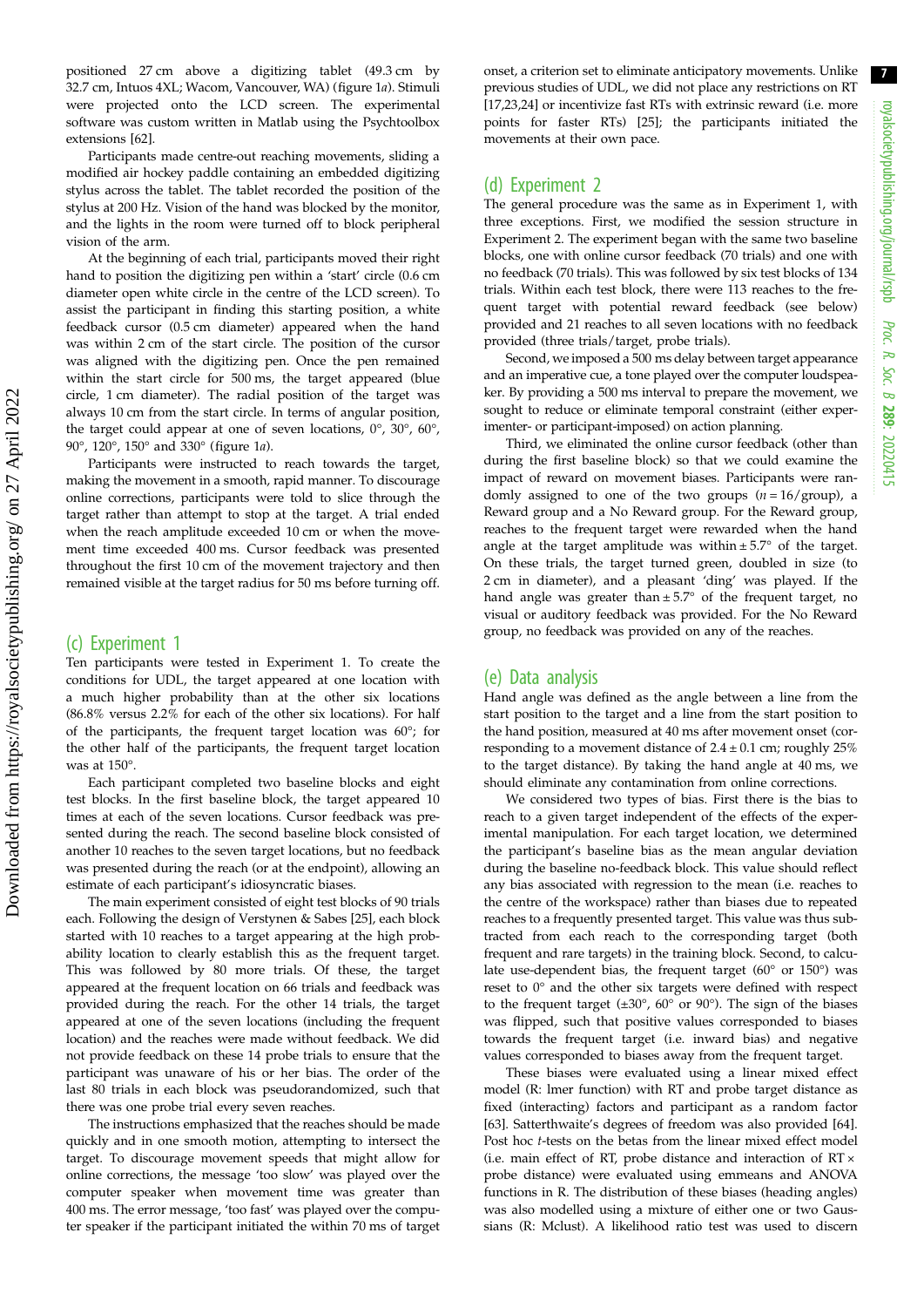8

<span id="page-7-0"></span>which of these two distributions provided a better fit to the distribution (R: mclustBootstrapLRT).

RT was defined as the position of the hand when hand velocity exceeded 3 cm s<sup>-1</sup>. We binned each participant's RTs into quintiles, with the first quintile composed of the fastest 20% of reaches and the fifth quintile composed of the slowest 20% of reaches. For each quintile, we calculated the mean bias. The mean RT and bias data for each quintile were then averaged across participants.

All post hoc t-tests were two-tailed and Bonferroni corrected for multiple comparisons. Standard effect sizes are reported  $(\eta^2)$ for fixed factors; Cohen's  $d_z$  for within-subjects t-tests, Cohen's d for between-subjects t-tests, Pearson correlation R for linear regression) [[65](#page-8-0)].

Ethics. All participants gave written informed consent in accordance with policies approved by UC Berkeley Institutional Review Board (protocol no.: 2016-02–8439).

#### Data accessibility. Data and code are available from the Dryad Digital Repository:<https://doi.org/10.6078/D1MX4P> [[66\]](#page-8-0).

Authors' contributions. J.S.T.: data curation, formal analysis, investigation, methodology, software, validation, visualization, writing—original draft and writing—review and editing; H.E.K.: conceptualization, data curation, investigation, methodology, software, visualization and writing—review and editing; A.S.: conceptualization and formal analysis; D.E.P.: conceptualization, investigation, validation and writing review and editing; T.V.: data curation, formal analysis, software and writing—review and editing; R.B.I.: conceptualization, investigation, methodology, supervision and writing—review and editing.

All authors gave final approval for publication and agreed to be held accountable for the work performed therein.

Conflict of interest declaration. We declare we have no competing interests. Funding. This study was funded by NIH (grant no. HD055931), Foundation for Physical Therapy and National Institute of Neurological Disorders and Stroke (grant no. R35NS116883-01).

## **References**

- 1. Classen J, Liepert J, Wise SP, Hallett M, Cohen LG. 1998 Rapid plasticity of human cortical movement representation induced by practice. J. Neurophysiol. 79, 1117–1123. ([doi:10.1152/jn.](http://dx.doi.org/10.1152/jn.1998.79.2.1117) [1998.79.2.1117](http://dx.doi.org/10.1152/jn.1998.79.2.1117))
- 2. Chapman HL, Eramudugolla R, Gavrilescu M, Strudwick MW, Loftus A, Cunnington R, Mattingley JB. 2010 Neural mechanisms underlying spatial realignment during adaptation to optical wedge prisms. Neuropsychologia 48, 2595-2601. [\(doi:10.](http://dx.doi.org/10.1016/j.neuropsychologia.2010.05.006) [1016/j.neuropsychologia.2010.05.006](http://dx.doi.org/10.1016/j.neuropsychologia.2010.05.006))
- 3. Diedrichsen J, White O, Newman D, Lally N. 2010 Use-dependent and error-based learning of motor behaviors. J. Neurosci. 30, 5159–5166. ([doi:10.](http://dx.doi.org/10.1523/jneurosci.5406-09.2010) [1523/jneurosci.5406-09.2010\)](http://dx.doi.org/10.1523/jneurosci.5406-09.2010)
- 4. Huang VS, Haith A, Mazzoni P, Krakauer JW. 2011 Rethinking motor learning and savings in adaptation paradigms: model-free memory for successful actions combines with internal models. Neuron 70, 787–801. [\(doi:10.1016/j.neuron.2011.](http://dx.doi.org/10.1016/j.neuron.2011.04.012) [04.012\)](http://dx.doi.org/10.1016/j.neuron.2011.04.012)
- 5. Hammerbeck U, Yousif N, Greenwood R, Rothwell JC, Diedrichsen J. 2014 Movement speed is biased by prior experience. J. Neurophysiol. 111, 128-134. [\(doi:10.1152/jn.00522.2013\)](http://dx.doi.org/10.1152/jn.00522.2013)
- 6. Jax SA, Buxbaum LJ, Moll AD. 2006 Deficits in movement planning and intrinsic coordinate control in ideomotor apraxia. J. Cogn. Neurosci. 18, 2063–2076. ([doi:10.1162/jocn.2006.](http://dx.doi.org/10.1162/jocn.2006.18.12.2063) [18.12.2063](http://dx.doi.org/10.1162/jocn.2006.18.12.2063))
- 7. Jax SA, Rosenbaum DA. 2009 Hand path priming in manual obstacle avoidance: rapid decay of dorsal stream information. Neuropsychologia 47, 1573–1577. [\(doi:10.1016/j.neuropsychologia.2008.](http://dx.doi.org/10.1016/j.neuropsychologia.2008.05.019) [05.019\)](http://dx.doi.org/10.1016/j.neuropsychologia.2008.05.019)
- 8. Wong AL, Goldsmith J, Forrence AD, Haith AM, Krakauer JW. 2017 Reaction times can reflect habits rather than computations. Elife 6, e28075. [\(doi:10.](http://dx.doi.org/10.7554/eLife.28075) [7554/eLife.28075\)](http://dx.doi.org/10.7554/eLife.28075)
- 9. Wood JM, Kim HE, French MA, Reisman DS, Morton SM. 2020 Use-dependent plasticity explains aftereffects in visually guided locomotor learning of

a novel step length asymmetry. J. Neurophysiol. 124, 32–39. ([doi:10.1152/jn.00083.2020](http://dx.doi.org/10.1152/jn.00083.2020))

- 10. Wood JM, Morton SM, Kim HE. 2021 The consistency of prior movements shapes locomotor use-dependent learning. eNeuro 8, ENEURO.0265- 20.2021. ([doi:10.1523/eneuro.0265-20.2021\)](http://dx.doi.org/10.1523/eneuro.0265-20.2021)
- 11. Butefisch CM, Davis BC, Wise SP, Sawaki L, Kopylev L, Classen J, Cohen LG. 2000 Mechanisms of usedependent plasticity in the human motor cortex. Proc. Natl Acad. Sci. USA 97, 3661–3665. ([doi:10.](http://dx.doi.org/10.1073/pnas.97.7.3661) [1073/pnas.97.7.3661](http://dx.doi.org/10.1073/pnas.97.7.3661))
- 12. Celnik P, Stefan K, Hummel F, Duque J, Classen J, Cohen LG. 2006 Encoding a motor memory in the older adult by action observation. Neuroimage 29, 677–684. ([doi:10.1016/j.neuroimage.2005.](http://dx.doi.org/10.1016/j.neuroimage.2005.07.039) [07.039](http://dx.doi.org/10.1016/j.neuroimage.2005.07.039))
- 13. Galea JM, Vazquez A, Pasricha N, de Xivry JJO, Celnik P. 2011 Dissociating the roles of the cerebellum and motor cortex during adaptive learning: the motor cortex retains what the cerebellum learns. Cereb. Cortex 21, 1761–1770. [\(doi:10.1093/cercor/bhq246\)](http://dx.doi.org/10.1093/cercor/bhq246)
- 14. Han CE, Arbib MA, Schweighofer N. 2008 Stroke rehabilitation reaches a threshold. PLoS Comput. Biol. 4, e1000133. ([doi:10.1371/journal.pcbi.](http://dx.doi.org/10.1371/journal.pcbi.1000133) [1000133\)](http://dx.doi.org/10.1371/journal.pcbi.1000133)
- 15. Stefan K, Classen J, Celnik P, Cohen LG. 2008 Concurrent action observation modulates practice-induced motor memory formation. Eur. J. Neurosci. 27, 730–738. [\(doi:10.1111/j.1460-](http://dx.doi.org/10.1111/j.1460-9568.2008.06035.x) [9568.2008.06035.x\)](http://dx.doi.org/10.1111/j.1460-9568.2008.06035.x)
- 16. Cisek P, Kalaska JF. 2005 Neural correlates of reaching decisions in dorsal premotor cortex: specification of multiple direction choices and final selection of action. Neuron 45, 801-814. [\(doi:10.](http://dx.doi.org/10.1016/j.neuron.2005.01.027) [1016/j.neuron.2005.01.027\)](http://dx.doi.org/10.1016/j.neuron.2005.01.027)
- 17. Marinovic W, Poh E, de Rugy A, Carroll TJ. 2017 Action history influences subsequent movement via two distinct processes. Elife 6, e26713. [\(doi:10.](http://dx.doi.org/10.7554/eLife.26713) [7554/eLife.26713](http://dx.doi.org/10.7554/eLife.26713))
- 18. Ghez C, Hening W, Favilla M. 1989 Gradual specification of response amplitude in human

tracking performance. Brain Behav. Evol. 33, 69–74. ([doi:10.1159/000115902\)](http://dx.doi.org/10.1159/000115902)

- 19. Donders FC. 1969 On the speed of mental processes. Acta Psychol. (Amst) 30, 412–431.
- 20. Rosenbaum DA. 1980 Human movement initiation: specification of arm, direction, and extent. J. Exp. Psychol. Gen. 109, 444–474. ([doi:10.1037/0096-](http://dx.doi.org/10.1037/0096-3445.109.4.444) [3445.109.4.444\)](http://dx.doi.org/10.1037/0096-3445.109.4.444)
- 21. Smeets JB, Oostwoud Wijdenes L, Brenner E. 2016 Movement adjustments have short latencies because there is no need to detect anything. Motor Control. 20, 137–148. [\(doi:10.1123/mc.](http://dx.doi.org/10.1123/mc.2014-0064) [2014-0064](http://dx.doi.org/10.1123/mc.2014-0064))
- 22. Erlhagen W, Schöner G. 2002 Dynamic field theory of movement preparation. Psychol. Rev. 109, 545–572. [\(doi:10.1037/0033-295x.109.](http://dx.doi.org/10.1037/0033-295x.109.3.545) [3.545\)](http://dx.doi.org/10.1037/0033-295x.109.3.545)
- 23. Haith AM, Pakpoor J, Krakauer JW. 2016 Independence of movement preparation and movement initiation. J. Neurosci. 36, 3007-3015. ([doi:10.1523/jneurosci.3245-15.2016](http://dx.doi.org/10.1523/jneurosci.3245-15.2016))
- 24. Reuter EM, Marinovic W, Welsh TN, Carroll TJ. 2019 Increased preparation time reduces, but does not abolish, action history bias of saccadic eye movements. J. Neurophysiol. 121, 1478–1490. ([doi:10.14264/uql.2019.145\)](http://dx.doi.org/10.14264/uql.2019.145)
- 25. Verstynen T, Sabes PN. 2011 How each movement changes the next: an experimental and theoretical study of fast adaptive priors in reaching. J. Neurosci. 31, 10 050–10 059. ([doi:10.1523/jneurosci.6525-](http://dx.doi.org/10.1523/jneurosci.6525-10.2011) [10.2011\)](http://dx.doi.org/10.1523/jneurosci.6525-10.2011)
- 26. Dang MT, Yokoi F, Yin HH, Lovinger DM, Wang Y, Li Y. 2006 Disrupted motor learning and long-term synaptic plasticity in mice lacking NMDAR1 in the striatum. Proc. Natl Acad. Sci. USA 103, 15 254–15 259. [\(doi:10.1073/pnas.0601758103](http://dx.doi.org/10.1073/pnas.0601758103))
- 27. Mawase F, Uehara S, Bastian AJ, Celnik P. 2017 Motor learning enhances use-dependent plasticity. J. Neurosci. 37, 2673-2685. [\(doi:10.1523/jneurosci.](http://dx.doi.org/10.1523/jneurosci.3303-16.2017) [3303-16.2017\)](http://dx.doi.org/10.1523/jneurosci.3303-16.2017)
- 28. Mawase F, Lopez D, Celnik PA, Haith AM. 2018 Movement repetition facilitates response